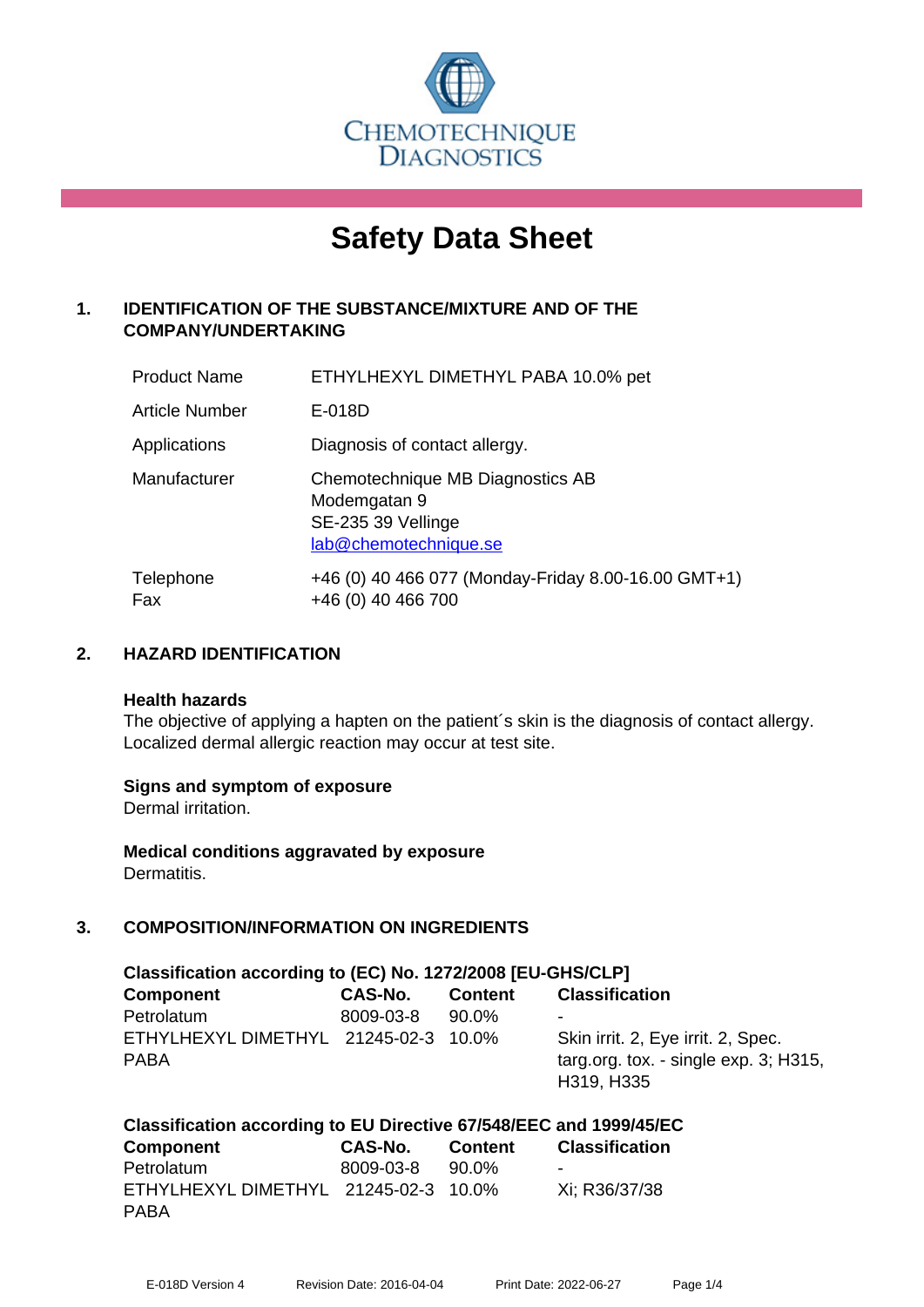#### **4. FIRST AID MEASURES**

**Emergency and first aid procedures**

Obtain medical attention.

#### **5. FIRE-FIGHTING MEASURES\***

#### **Suitable extinguish media**

CO2, powder or water spray. Fight larger fires with water spray or alcohol resistant foam.

# **For safety reasons unsuitable extinguishing agents**

Water with full jet.

# **Special protective equipment for fire-fighters** Wear self-contained respiratory protective device. Wear fully protective suit.

\*Data is shown for petrolatum only

#### **6. ACCIDENTAL RELEASES MEASURES**

**Steps to be taken if material is released or spilled** Contain and place in a closed container.

# **7. HANDLING AND STORAGE**

**Precautions to be taken in handling and storage** Store dark at 5-8°C. Avoid extended exposure to light. FOR EXTERNAL USE ONLY.

# **8. EXPOSURE CONTROLS/PERSONAL PROTECTION**

**Respiratory protection** Not required.

**Ventilation** Local exhaust.

**Protective gloves** Disposal gloves.

# **Eye protection**

Not required with normal use.

#### **Work/Hygienic practices**

Wash hands after each use.

#### **9. PHYSICAL AND CHEMICAL PROPERTIES**

Odour **Odourless** 

Appearance Ivory White Semi-solid

Melting point\* 50-55° C

Boiling point\* No data available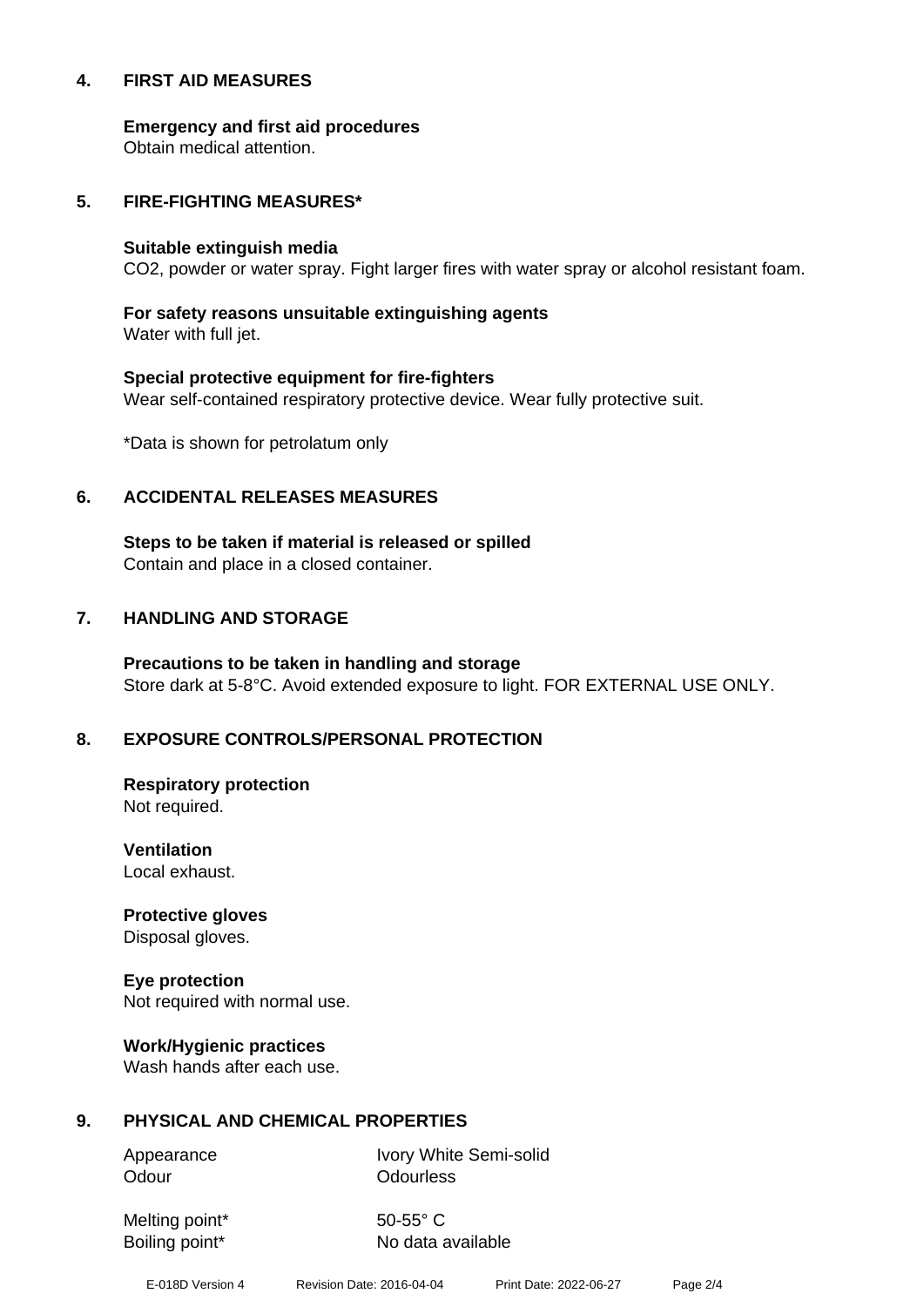Flash point\*  $>100^{\circ}$ C Density\* No data available. Solubility in/Miscibility with Water\*

Self ignition\* Product does not self ignite. Danger of explosion\* Product does not present an explosion hazard. Insoluble

\*Data is shown for petrolatum only

# **10. STABILITY AND REACTIVITY**

#### **Incompability**

May react with strong oxidizing agents.

#### **Stability**

Stable at recommended storage conditions.

#### **Hazardous byproducts**

Combustion may generate CO, CO2 and other oxides.

#### **Hazardous polymerization**

Will not occur.

#### **11. TOXICOLOGICAL INFORMATION**

No data available.

#### **12. ECOLOGICAL INFORMATION**

No data available.

#### **13. DISPOSAL CONSIDERATIONS**

#### **Waste disposal method**

Comply with federal, state/provincial and local regulation.

#### **14. TRANSPORT INFORMATION**

Not dangerous goods.

#### **15. REGULATORY INFORMATION**

The classification is according to the latest editions of the EU lists, and extended by company and literature data.

#### **16. OTHER INFORMATION**

#### **Text of H-statements and R-phrases mentioned in Section 3**

| Skin irrit, 2                         |                           | Skin irritation (Category 2)            |          |
|---------------------------------------|---------------------------|-----------------------------------------|----------|
| Eye irrit. 2                          |                           | Eye irritation (Category 2)             |          |
| Spec. targ. org. tox. - single exp. 3 |                           | Specific target organ toxicity - single |          |
| E-018D Version 4                      | Revision Date: 2016-04-04 | Print Date: 2022-06-27                  | Page 3/4 |